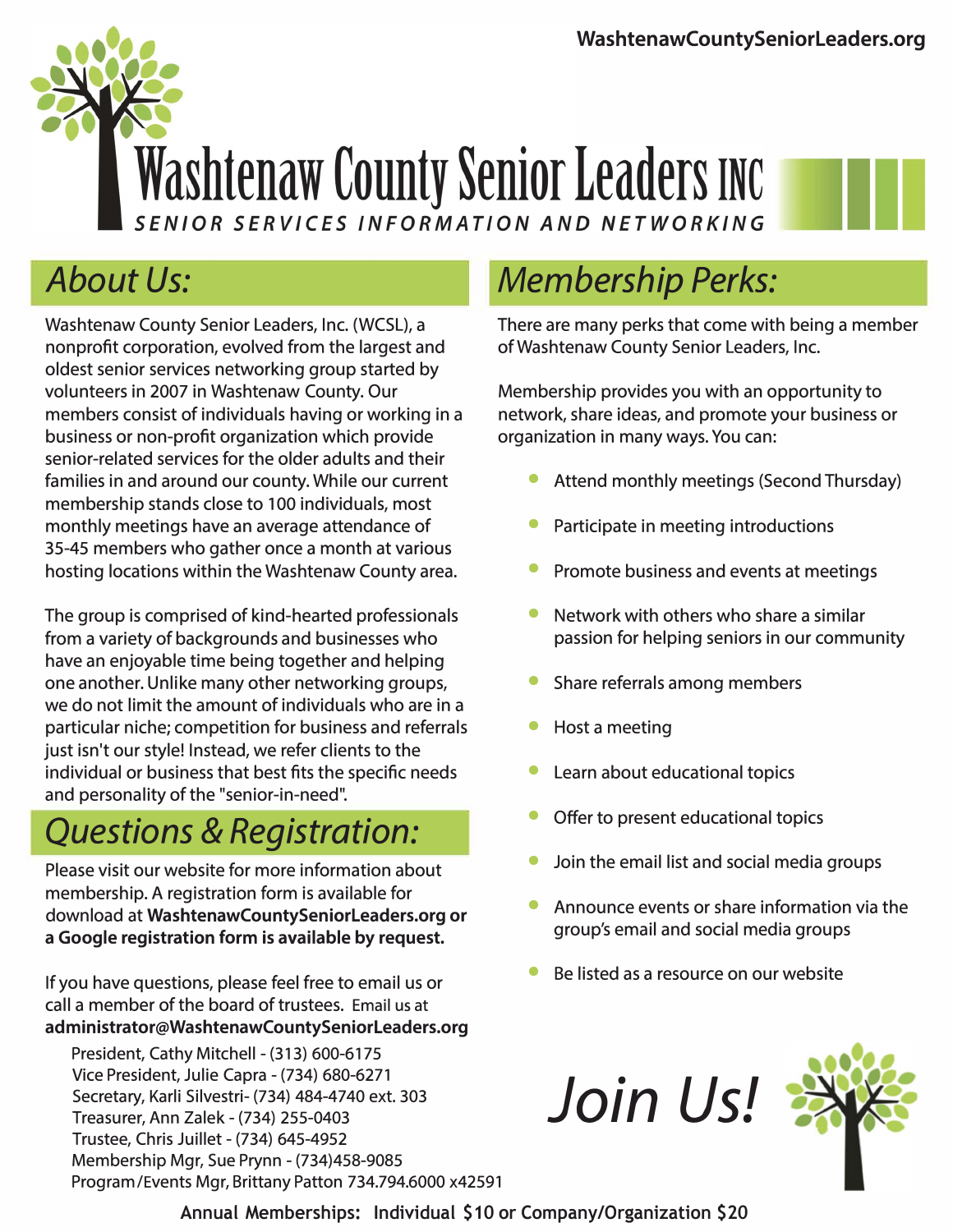**Washtenaw County Senior Leaders INC** 

# 2022 Washtenaw County Senior Leaders, Inc.

## (WCSL) Individual Member Registration

Please use this registration form for new memberships and membership renewals for 2022.

- $1.$ \*\* If you prefer to fill out this form electronically, please email us to request a link 1.<br>2. to the Google form at administrator@washtenawcountyseniorleaders.org \*\*
- 2. Are you a CURRENT, NEW, or RETURNING WCSL member? \*

### *Mark only one oval.*

I am a NEW (First-Time) WCSL member. I wish to become a member for 2022.

I am a CURRENT 2020 WCSL member. I wish to RENEW my membership for 2022.

I am a RETURNING WCSL member (member prior to 2021). I wish to become a member for 2022.

- 3.
- Last Name \* 1. The contract of the set of the set of the set of the set of the set of the set of the set of the set of the set of the set of the set of the set of the set of the set of the set of the set of the set of the
- 5. Email Address: \*
- 6. Best (public) phone number for customers to reach you? \*
- 7. Best phone number for WCSL group members to reach you? \*
- 8. Name of Company/Organization: \* 9 Company/Organization
- . Address: \*
- 10. Your Title/Position with Company: \*
- 11. Company/Organization Website Address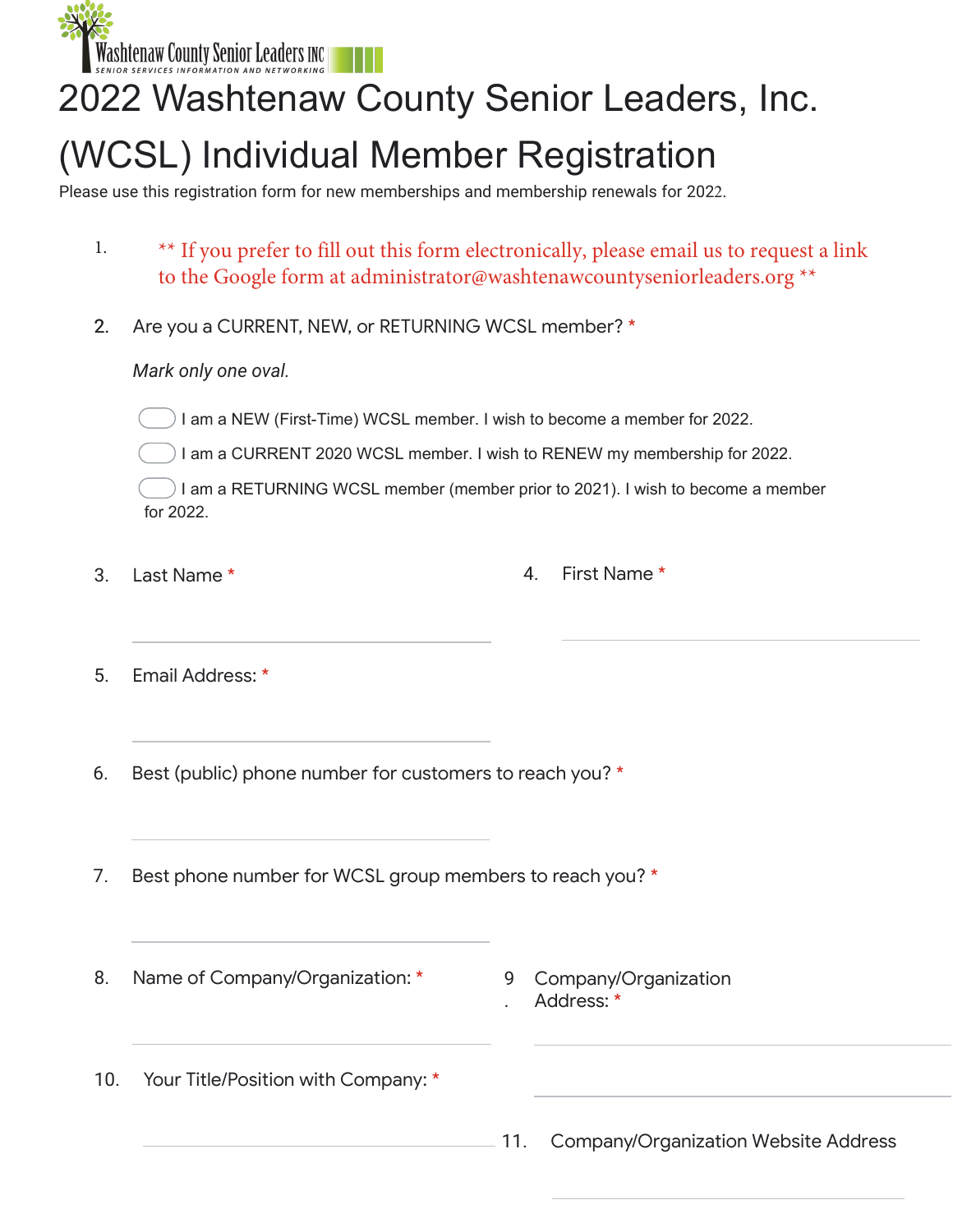#### 12. Select ONE Category that Best Describes The Main Service Your Company Provides \*

*Mark only one oval.*

- Adult Day Services
- Care Management | Care Coordination
- Coaching | Consulting
- Downsizing | Organization | Moving
- Durable Medical Equipment
- Education
- Financial Services
- Fitness and Recreation
- Food Support Services
- Gift Baskets/Boxes
- Home Care Private Duty
- Home Care Skilled
- Home Maintenance | Repair | Safety
- Hospice and Palliative Care
- Information | Referral | Resource Advocacy
- Legal Services
- Licensed Medical Services
- Medical and Health Care
- Mental Health and Counseling
- Memorial and Funeral Services
- Memory Loss Programs
- Real Estate Services
- Rehabilitation Centers
- Senior Living Communities (Independent, Assisted, Memory, Long-Term Care)
- Senior Centers
- Senior Placement Services
- Support Groups | Services
- Telecommunications
- **Transportation**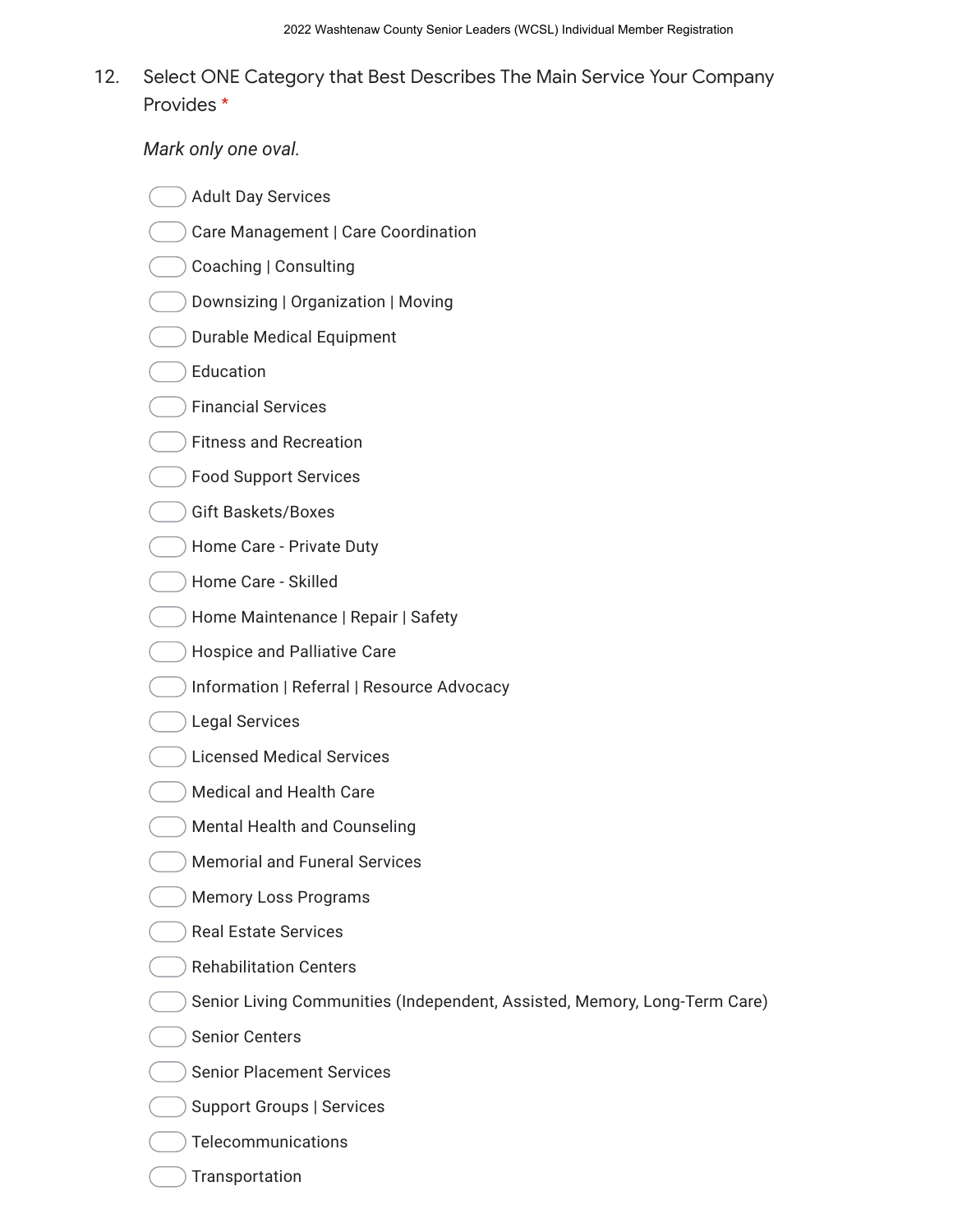Veteran's Services

Other - My company doesn't fit any of the general categories. (Go to next question...)

- 13. If you couldn't find a general category in the list above, please suggest a category name for your company.
- 14. NEW! Services Description for your WCSL website listing - If you only had a few seconds to describe your company's/organization's services to a potential client, what would you say? Please be concise and limit your description to 1-2 brief sentences.

- 15. WCSL meetings include a 20 minute educational presentation on a senior-related topic. What topics/presenters would you like to see at future meetings?
- 16. Do you have an educational presentation that you are willing to share with our members at a future meeting? The presentation should be senior-related in nature and provide valuable insight into a specific topic, resource, or specialized item. It is not an advertisement.

*Mark only one oval.*



No. Not at this time.

17. If you answered, yes, in the previous question briefly describe the senior-related presentation title/topic.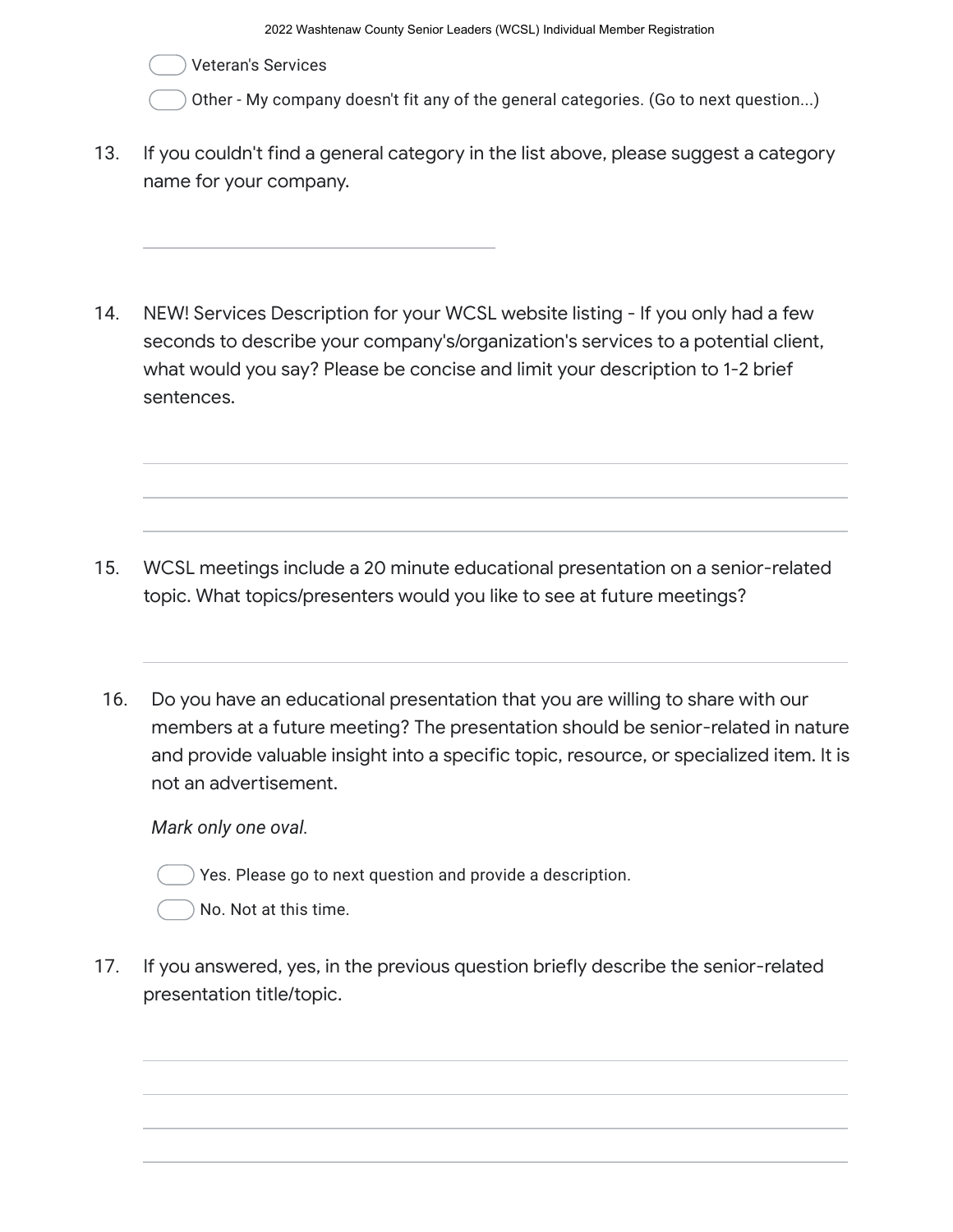18. Photo Release - Photos are sometimes taken at WCSL meetings/member events and used on WCSL's website, social media, and other promotional collateral (print or electronic). Please indicate your permission request below. \*

#### *Mark only one oval.*

- Yes. I give permission to use my image/photo in any/all WCSL promotional collateral.
- No. I do not give permission to use my image/photo.
- 19. Please read each item in Member Acknowledgement below. Please check the box to signify that you have reviewed, understand, and accept the terms/statements of the Member Acknowledgement. \*

#### Yes. I confirm that I have reviewed, understand, and accept the terms of the Member Acknowledgement.

20. Member Acknowledgement - Please read.

|     | My \$10/yr. individual membership fee is non-refundable.                                      |
|-----|-----------------------------------------------------------------------------------------------|
|     | Membership is for one "named" individual (i.e., not organizational).                          |
|     | If I leave my job, I take my membership with me or opt to transfer it to another company rep. |
|     | It is my responsibility to submit updates if information changes during the membership year.  |
|     | My membership fee is deposited in the WCSL checking account at TCF Bank.                      |
|     | WCSL fees pay for web services, holiday party prizes/gifts, other organizational expenses.    |
|     | Any donations to a cause/charity are directed by the membership.                              |
|     | WCSL ledger of deposits/expenses is available in January following the membership year.       |
|     | Membership must be renewed at the end of the 2022 term to continue membership in 2022         |
|     | Washtenaw County Senior Leaders' administrative board leadership is 100% volunteer.           |
| 21. | 2022 Membership Payment Options - Select Option and Refer to Membership                       |

### Payment Instructions \*

#### *Mark only one oval.*

I will pay by check and will mail this form and \$10 check payable to Washtenaw County Senior Leaders.

) I will pay by cash (\$10) and wish to coordinate delivery or request a pick-up.